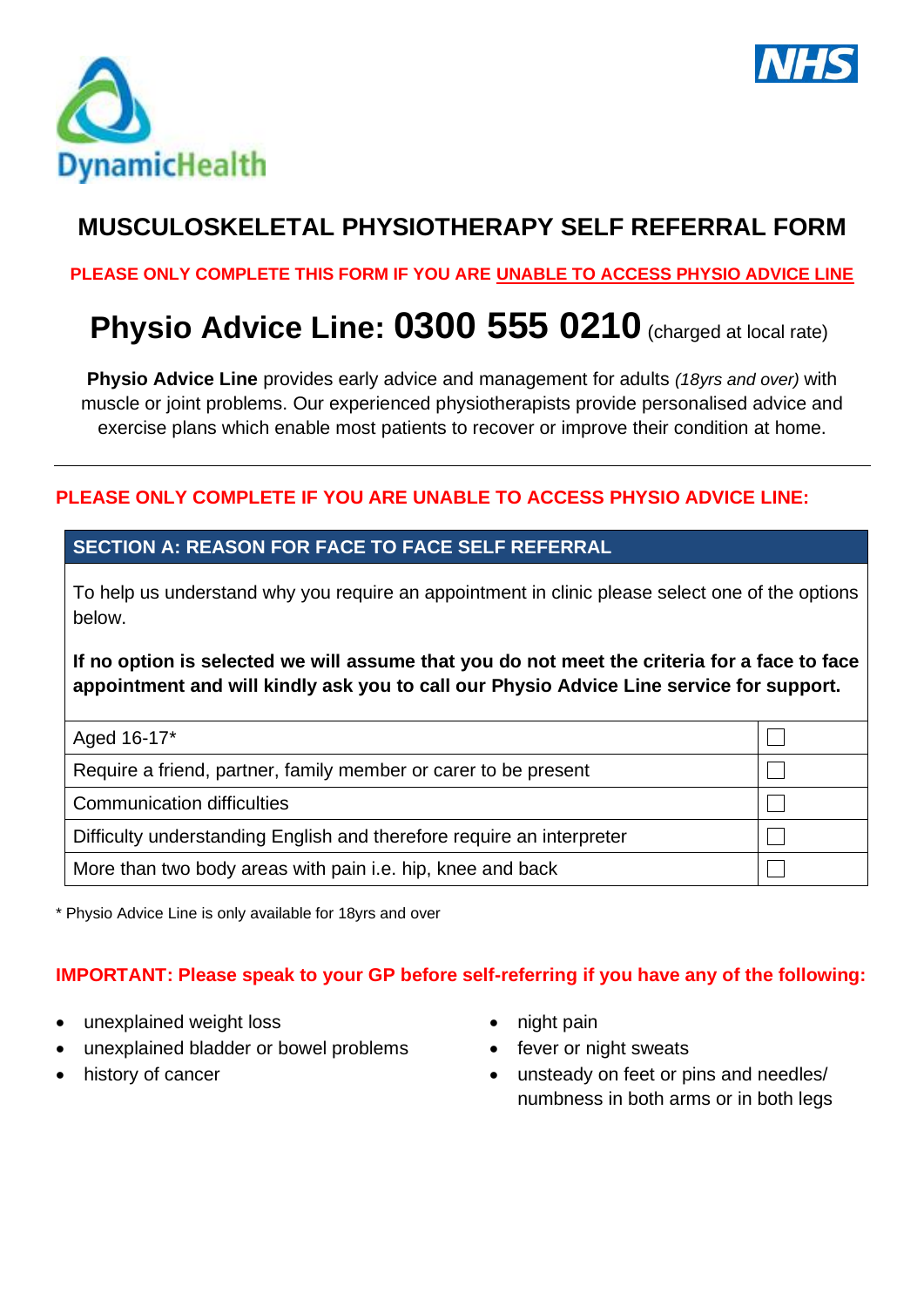| <b>SECTION B: CONTACT DETAILS - PLEASE COMPLETE IN BLOCK CAPITALS</b> |                    |  |                         |  |                                       |  |   |
|-----------------------------------------------------------------------|--------------------|--|-------------------------|--|---------------------------------------|--|---|
| <b>Full Name (First and Surname):</b>                                 |                    |  | Date of Birth:          |  |                                       |  |   |
|                                                                       |                    |  | Gender:                 |  |                                       |  |   |
| <b>Address:</b>                                                       |                    |  | <b>Contact</b><br>Tel:  |  |                                       |  |   |
|                                                                       |                    |  | Can we leave a message? |  |                                       |  | Y |
|                                                                       |                    |  | Postcode:               |  |                                       |  |   |
| NHS No. (if known):                                                   | Language:          |  |                         |  |                                       |  |   |
|                                                                       |                    |  |                         |  | <b>Translator</b><br><b>Required:</b> |  |   |
| <b>GP Surgery:</b>                                                    | <b>GP Address:</b> |  |                         |  |                                       |  |   |
|                                                                       |                    |  |                         |  |                                       |  |   |

**Please select the clinic location you would like to attend and return the completed form to the clinic address below or to our central email address: s1.dynamichealth@nhs.net** \*\*

|                      | Please<br>tick | <b>CLINIC ADDRESS:</b>                                                                                       |
|----------------------|----------------|--------------------------------------------------------------------------------------------------------------|
| <b>CAMBRIDGE:</b>    |                | MSK Physiotherapy Department, Brookfields Hospital, Brookfields<br>Campus, 351 Mill Road, Cambridge, CB1 3DF |
| <b>DODDINGTON:</b>   |                | MSK Physiotherapy Department, Doddington Community Hospital, Benwick<br>Road, Doddington, PE15 0UG           |
| ELY:                 |                | MSK Physiotherapy Department, Princess of Wales Hospital, Lynn Road,<br>Ely, CB6 1DN                         |
| <b>HUNTINGDON:</b>   |                | MSK Physiotherapy Department, Hinchingbrooke Hospital,<br>Hinchingbrooke Park, Huntingdon, PE29 6NT          |
| <b>PETERBOROUGH:</b> |                | MSK Physiotherapy Department, Rivergate, Viersen Platz, Peterborough,<br><b>PE11SE</b>                       |
| <b>WISBECH:</b>      |                | MSK Physiotherapy Department, Rowan Lodge, North Cambridgeshire<br>Hospital, The Park, Wisbech, PE13 3AB     |

\*\* Please note - information sent by email is not secure, this means there is a risk of it being intercepted by people other than those it was intended for.